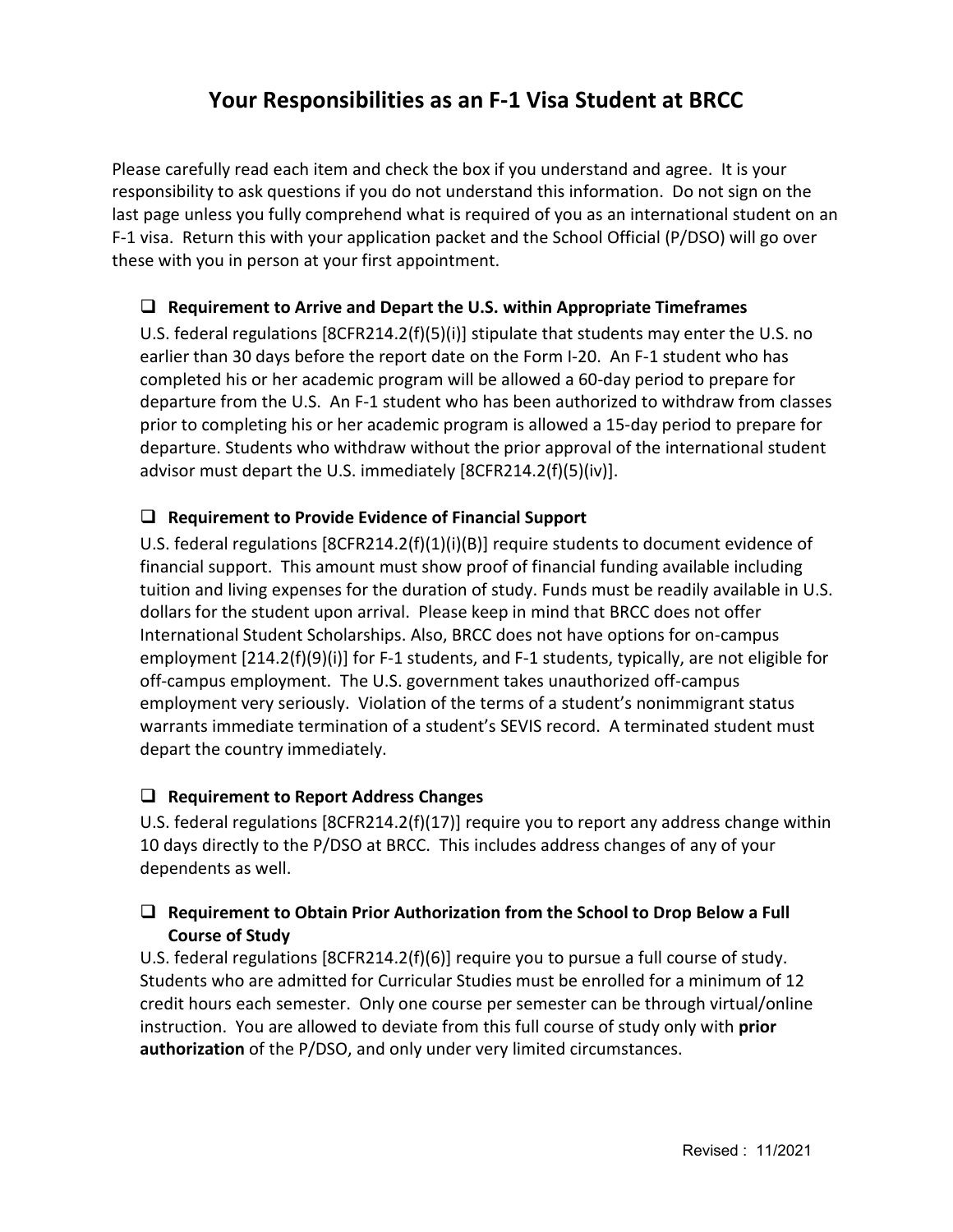# **Requirement to Report Departure Date and Reason**

For a variety of reasons, students may leave school early or unexpectedly. Some of these reasons include early graduation, authorized withdrawal, suspension, or expulsion. U.S. federal regulations [8CFR214.2(f)(5)(iv)] require you to inform the P/DSO if you plan to leave BRCC earlier than the program end date listed on your Form I-20, and your reason for doing so.

## **Requirement to Request Extension Prior to Program Completion**

You must pay close attention to the program completion date indicated on your I-20. Your F-1 status will end on the program completion date unless extended by the P/DSO. In order to qualify for a program extension, you are required by U.S. federal regulations [8CFR214.2(f)(7)(iii)] to make request before your program completion date; program extensions can be requested at any time during your academic program.

## **Requirement to Adhere to Transfer Procedures**

For immigration purposes, transfer simply means that a student is leaving one school's "I-20 program" for another school's "I-20 program." This can happen, for example, when a student completes his or her academic program and then goes on to an undergraduate or graduate program at a U.S.-based college or university. Students who wish to transfer must be in contact with two schools: the current school and the new "transfer" school. Both of these schools must be authorized to enroll international students by the U.S. Immigration and Naturalization Service (USCIS). To transfer, regulations [8CFR214.2(f)(8)(ii)(C)] require that you:

- Apply for admission and be admitted to the new "transfer" school.
- Inform your current school as soon as possible after admission and, no later than the last day of your academic program. Be prepared to show your current school official written documentation of your acceptance at your new institution.
- Inform the new transfer school of the expected transfer date (usually the last day of your academic program).
- Complete the process at the transfer school no later than 15 days after the first class day at the school.
- It is very important to pay careful attention to the last date of the academic program at your current school and the first day of classes at the transfer school; failure to complete the transfer process in the prescribed timeframe [8CFR214.2(f)(8)(i)] will cause you to violate your immigration status.

### **Dependent Requirements**

F-1 students are eligible to bring dependents (spouses and children under the age of 21) into the U.S. in F-2 status. F-2 dependents may not enroll in a full course of study, but may enroll less than full-time in courses [8CFR214.2(f)(15)(ii)]. F-2 dependent children are allowed to attend elementary and secondary school on a full-time basis. F-2 dependents are not permitted to work [8CFR214.2(f)(15)(i)].